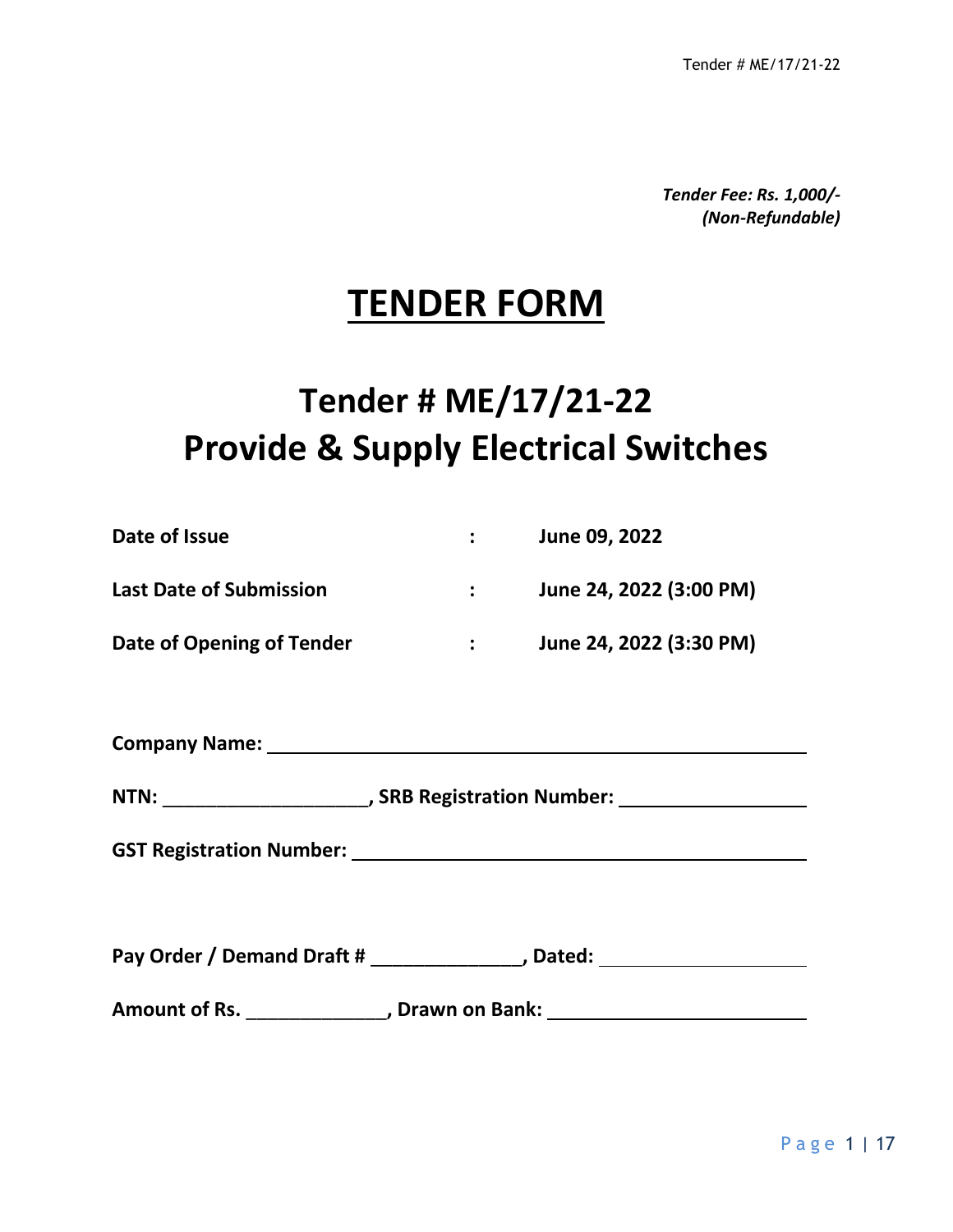# **Notice Inviting Tender (NIT)**

# **Tender Notice**

The Institute of Business Administration, Karachi (IBA) invites sealed bids from active taxpayers of manufacturers/firms/companies/distributors/suppliers registered with relevant tax authorities for the following tender.

| <b>Tender Title (Ref. No.)</b>                                                   | Procedure        | <b>Bid Security</b> |  |  |
|----------------------------------------------------------------------------------|------------------|---------------------|--|--|
| Provide & Supply Electrical Switches                                             | Single Stage One | 2%                  |  |  |
| $(ME/17/21-22)$                                                                  | Envelope         |                     |  |  |
| <b>Tender Fee &amp; Dates</b>                                                    |                  |                     |  |  |
| Fee: Rs. 1,000/-                                                                 |                  |                     |  |  |
| Issuance start date: June 09, 2022, at 9:00 AM                                   |                  |                     |  |  |
| Issuance end date & time: June 24, 2022, at 3:00 PM                              |                  |                     |  |  |
| Submission date & time: June 09, 2022, to June 24, 2022, from 9:00 AM to 3:00 PM |                  |                     |  |  |
| Opening date & time: June 24, 2022 at 3:30 PM                                    |                  |                     |  |  |

Tender Documents may be collected after submission of paid fee challan from the Office of **Head of Procurement, Fauji Foundation Building, IBA Main Campus, University Enclave, Karachi** on any working day (Monday to Friday). Alternatively, the tender document can be downloaded from the website. The Tender fee challan is to be generated from the IBA website <https://www.iba.edu.pk/tenders> which may be deposited in any branch of Meezan Bank Ltd. Sealed bids should be dropped in Tender Box placed at the Security Office, Gate # 4, IBA Main Campus, University Enclave, Karachi and will be opened on the same date & venue in the presence of the bidders' representatives who may wish to attend. In case of a holiday, the tender shall be opened/received on the next working day at the same place and time. Bid Security in form of Pay Order or Demand Draft has to be submitted in favour of "IBA Karachi" along with the Tender.

Kindly mention "Tender Number" at the top left corner of the envelope.

**N.B.** IBA Karachi reserves the right to reject any bid or cancel the bidding process subject to the relevant provision of SPP Rules 2010.

#### **R E G I S T R A R**

IBA, Main Campus, University Enclave, Karachi 75270 111-422-422 Fax (92-21) 99261508 Contact Person Sr. Executive Procurement on 38104700 ext: 2152 Email [tenders@iba.edu.pk](mailto:tenders@iba.edu.pk) Website<https://www.iba.edu.pk/tenders>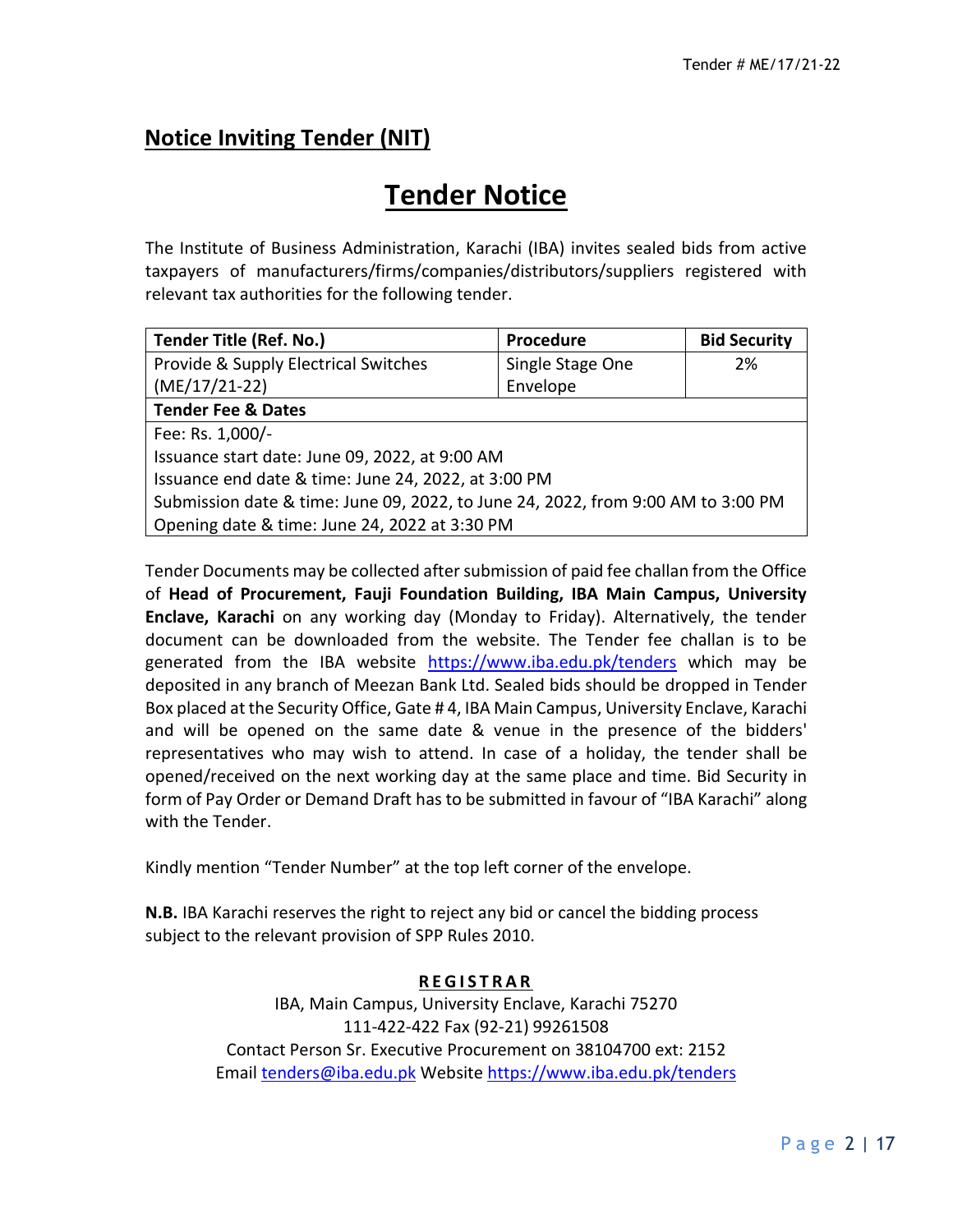# **C O N T E N T S**

| 1. Introduction                   | Page 4  |
|-----------------------------------|---------|
| 2. Instructions                   | Page 5  |
| 3. Bidding Data                   | Page 7  |
| 4. Terms & Conditions             | Page 8  |
| 5. Integrity Pact                 | Page 10 |
| 6. Bidder Qualification Criteria  | Page 11 |
| 7. Bill of Quantity               | Page 12 |
| 8. General Conditions of Contract | Page 14 |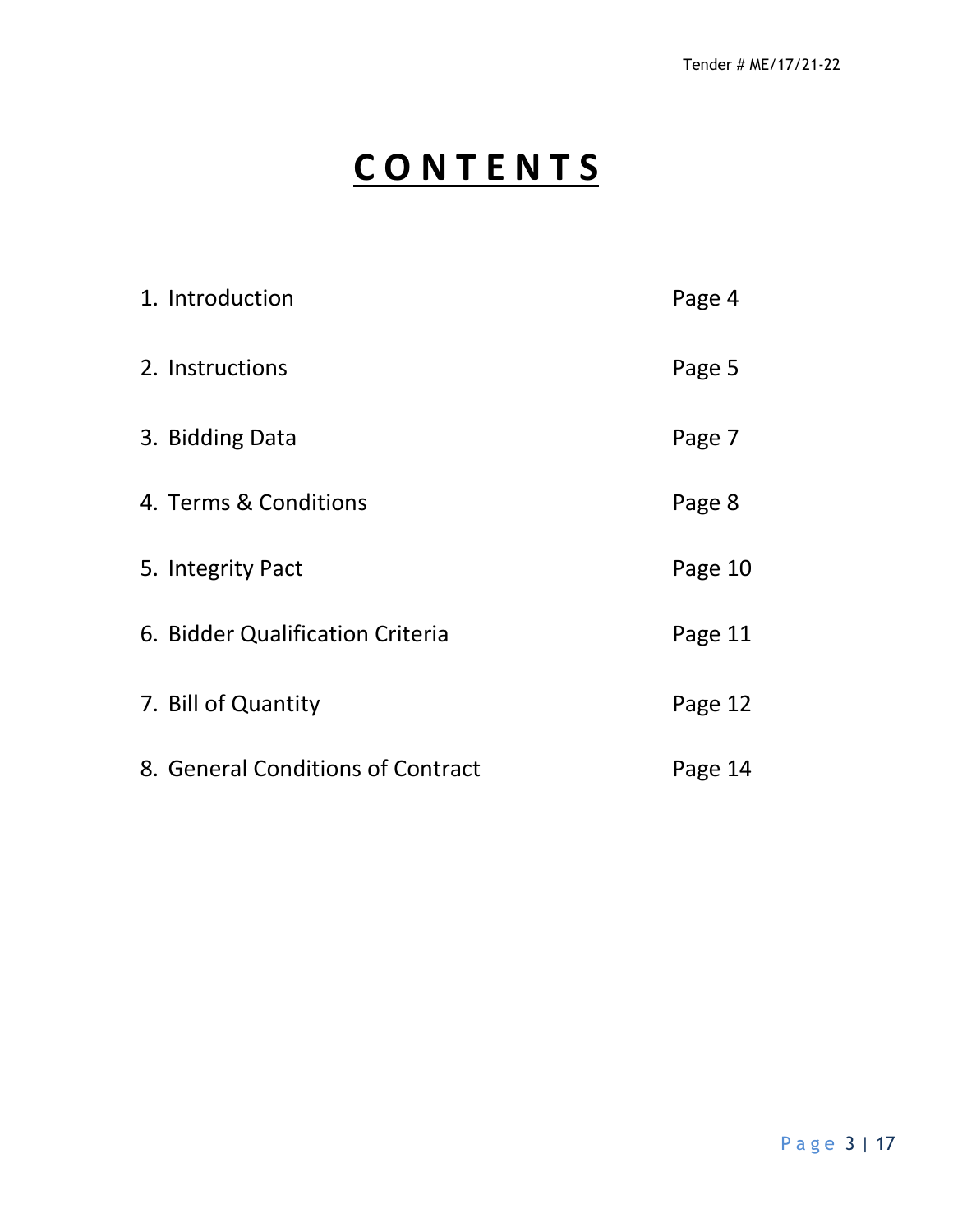# **1. Introduction**

#### Dear Tenderer

Thank you for the interest you have shown in response to the IBA's advertisement which has floated on IBA & SSPRA websites on June 09, 2022, to "Provide & Supply Electrical Switches".

The Institute of Business Administration, Karachi (IBA) is the oldest business school outside North America. It was established in 1955 with initial technical support provided by the Wharton School of Finance, University of Pennsylvania. Later, the University of Southern California (USC) set up various facilities at the IBA & several prominent American professors were assigned to the IBA. The course contents, the curriculum, the pedagogical tools & the assessment & testing methods were developed under the guidance of reputed scholars from these two institutions. IBA has zealously guarded the high standards & academic traditions it had inherited from Wharton & USC while adapting and adjusting them over time.

We expect to avail services/works/items of high standards that meet our prime & basic specifications through this transaction.

Please contact Senior Executive Procurement on 38104700 ext: 2152 for any information or query.

Thank you.

-sd-

**Registrar**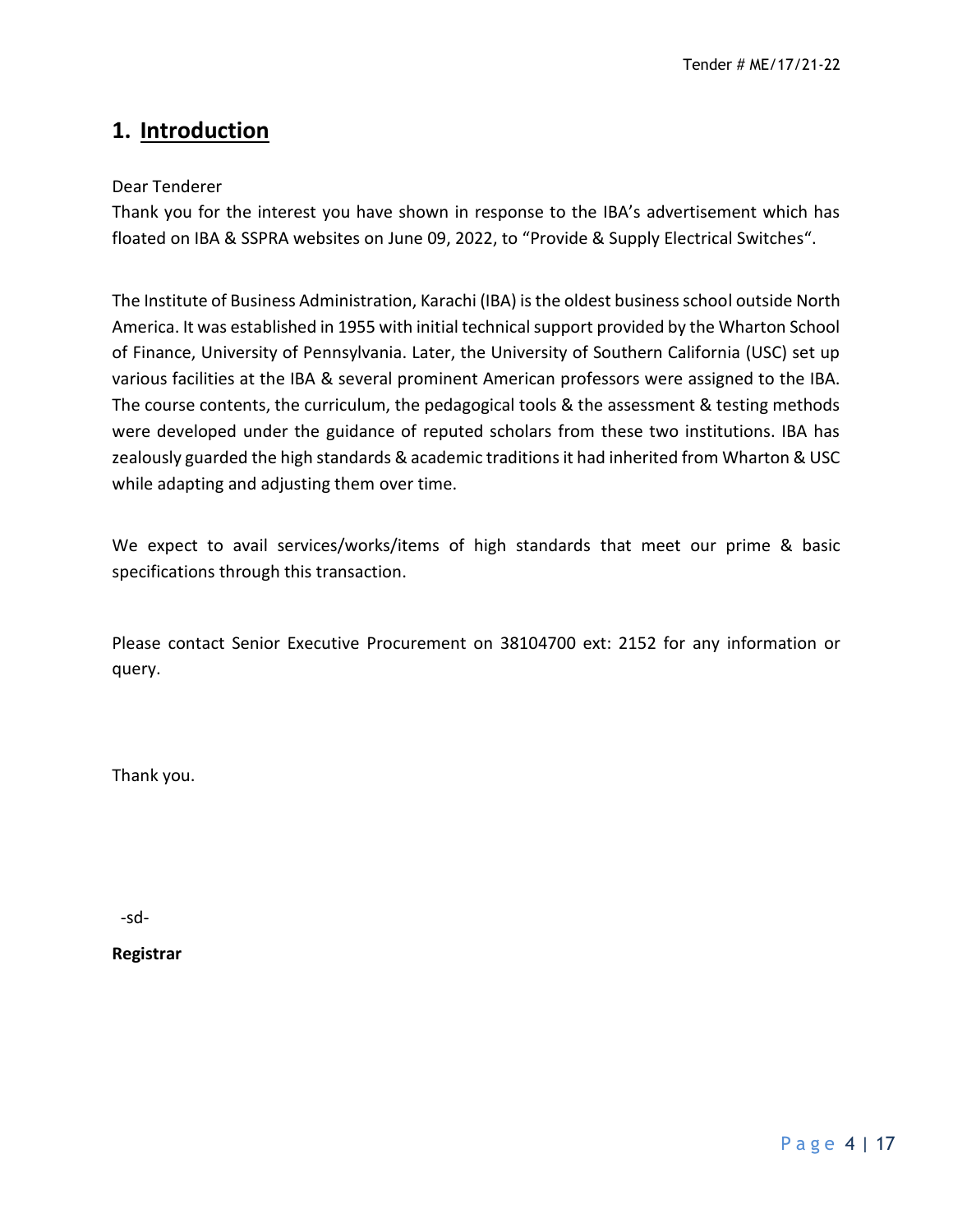## **2. Instructions**

#### **(a) Sign & Stamp**

It is necessary to fill in the Tender Form meticulously and sign & stamp every page. Moreover, attach the required supporting documentation according to the requirement. The tender document will be accepted ONLY on the IBA's prescribed Tender Document available on IBA's Website.

#### **(b) Filling of Tender Form**

It is mandatory to fill the Tender Form in writing in ink or type. Do not leave any column/item blank. If you want to leave the item/column un-answered please, write 'Doesn't Apply/Doesn't Arise'. If you need more space, please attach a paper & clearly mention the item/column name or number etc that referred to the column/item of the Tender Form.

#### **(c) Collection of Tender**

You can collect the Tender Document from the office of the Head of Procurement, Ground Floor, Fauji Foundation Building, IBA Main Campus, University Enclave, Karachi from June 09, 2022, to June 24, 2022, during working 9:00 AM to 3:00 PM.

#### **(d) Tender Number**

Please mention "Tender Number" at the top left corner of the envelopes. IBA, Karachi may reject any bid subject to the relevant provision of SPP Rules 2010 and may cancel the bidding process at any time before acceptance of bid or proposal as per Rule-25(i) of said rules.

#### **(e) Communication**

Any request for clarification regarding technical specification should be submitted in writing to:

| Contact Person (IBA): | Senior Executive Procurement<br>Institute of Business Administration,<br>Main Campus, University Enclave, |
|-----------------------|-----------------------------------------------------------------------------------------------------------|
|                       | Karachi                                                                                                   |
| Tel #:                | 021 38104700; Ext 2152                                                                                    |
| Email:                | tenders@iba.edu.pk                                                                                        |

 $\mathcal{L}_\text{max}$ Stamp & Signature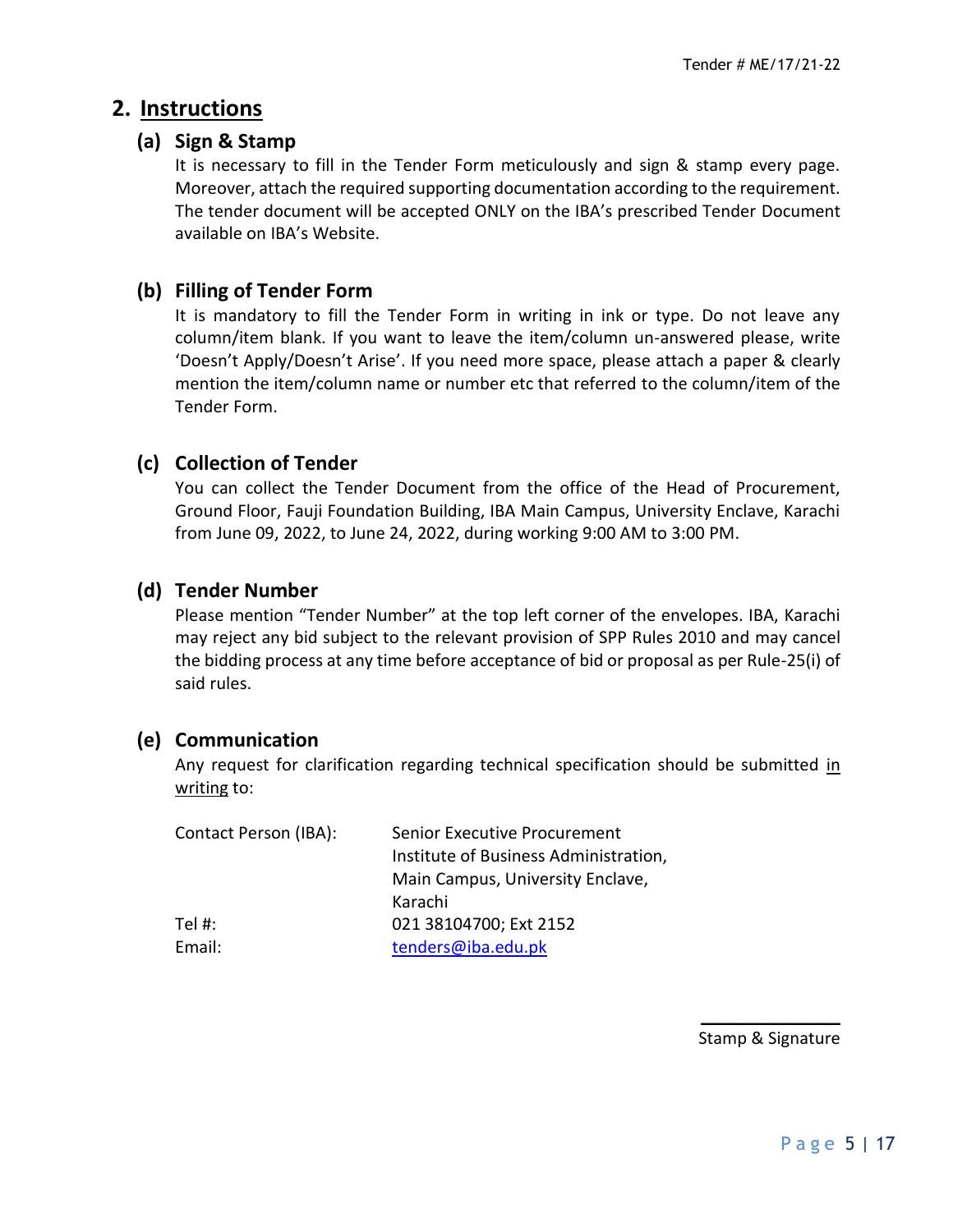### **(f) Submission of Documents and Address**

Separate envelopes clearly labelled for 'Original Document' and 'Bid Security' must be submitted on or before the last date to submit the tender documents. Tender Documents can be dropped in Tender Box placed at the Security Office, Gate # 4, IBA Main Campus, University Enclave, Karachi till 3:00 PM on June 24, 2022. **Tender Documents received by fax or email will not be accepted.**

### **(g) Rights**

Competent authorities reserve the right to accept or reject any quotation/tender without any reason thereof.

### **(h) Point of Delivery**

Supply will be delivered at IBA Store Main Campus University Enclave Karachi. IBA is not liable to pay any Custom duty, Levies, Taxes, Demurrage or any other charges, Warehousing, Logistics etc.

## **(i) Clarification / Proof**

Please submit copies of certificates of registration with the Sales Tax and Income Tax departments. The manufacturer/firms/companies/distributors/suppliers should also provide copy(ies) of the certificate(s) etc as proof of their claim.

## **(j) Conditional / Optional / Alternate Bids**

Such bids will not be accepted.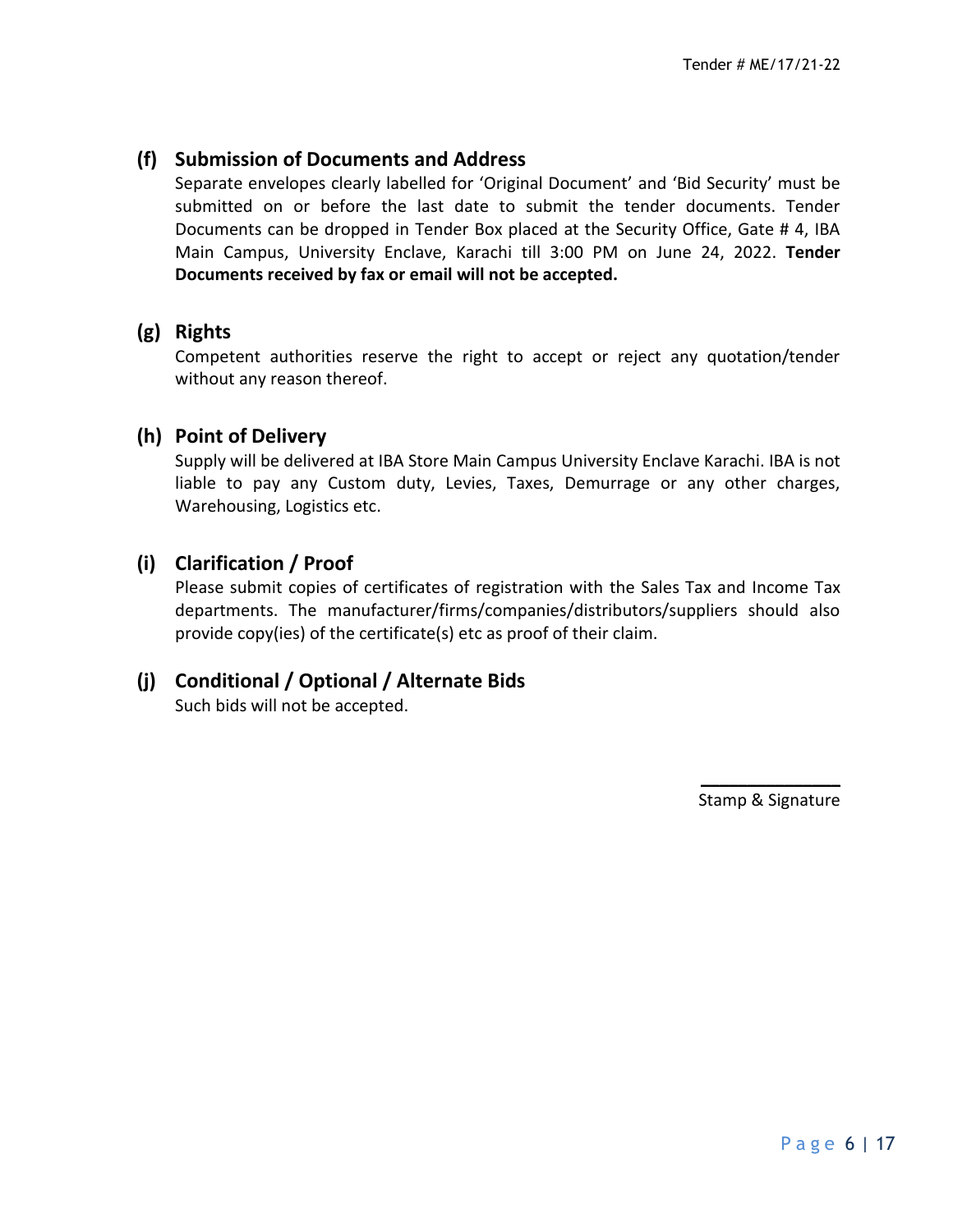# **3. Bidding Data**

- **(a) Name of Procuring Agency:** Institute of Business Administration, Karachi.
- **(b) Brief Description of Works**: Provide & Supply Electrical Switches.
- **(c) Procuring Agency's address**: Main Campus, University Enclave, Karachi.
- **(d) Amount of Bid Security**: Bid Security of 2% of the total amount/cost will be submitted along with Tender Documents in the shape of PAY ORDER / DEMAND DRAFT only in the name of the Institute of Business Administration, Karachi.
- **(e) Period of Bid Validity (days**): Ninety (90) Days.
- **(f) Deadline for Submission of Bids along with time**: The last date of submitting the Tender Document in a sealed envelope is June 24, 2022, by 3:00 PM in the Tender Box placed at the Security Office, Gate # 4, IBA Main Campus, University Enclave, Karachi. The Tender will be opened on the same day at 3:30 PM in the presence of representatives who may care to attend.
- **(g) The Venue, Time, and Date of Bid Opening**: The Tender will be opened on June 24, 2022, at 3:30 PM at IBA Main Campus, University Enclave, Karachi in the presence of representatives who may care to attend.
- **(h) Time for Completion from written order of commencing**: 30 days.
- **(i) Liquidity damages**: Liquidity damages at the rate of 2% per month of the total contract amount will be imposed on delayed delivery.

| (j) Deposit Receipt No:               | Dated:        |  |  |  |
|---------------------------------------|---------------|--|--|--|
| <b>Amount</b> (in words and figures): |               |  |  |  |
| Pay Order / Demand Draft #:           | , Amount: Rs. |  |  |  |
| Drawn on Bank:                        | Dated:        |  |  |  |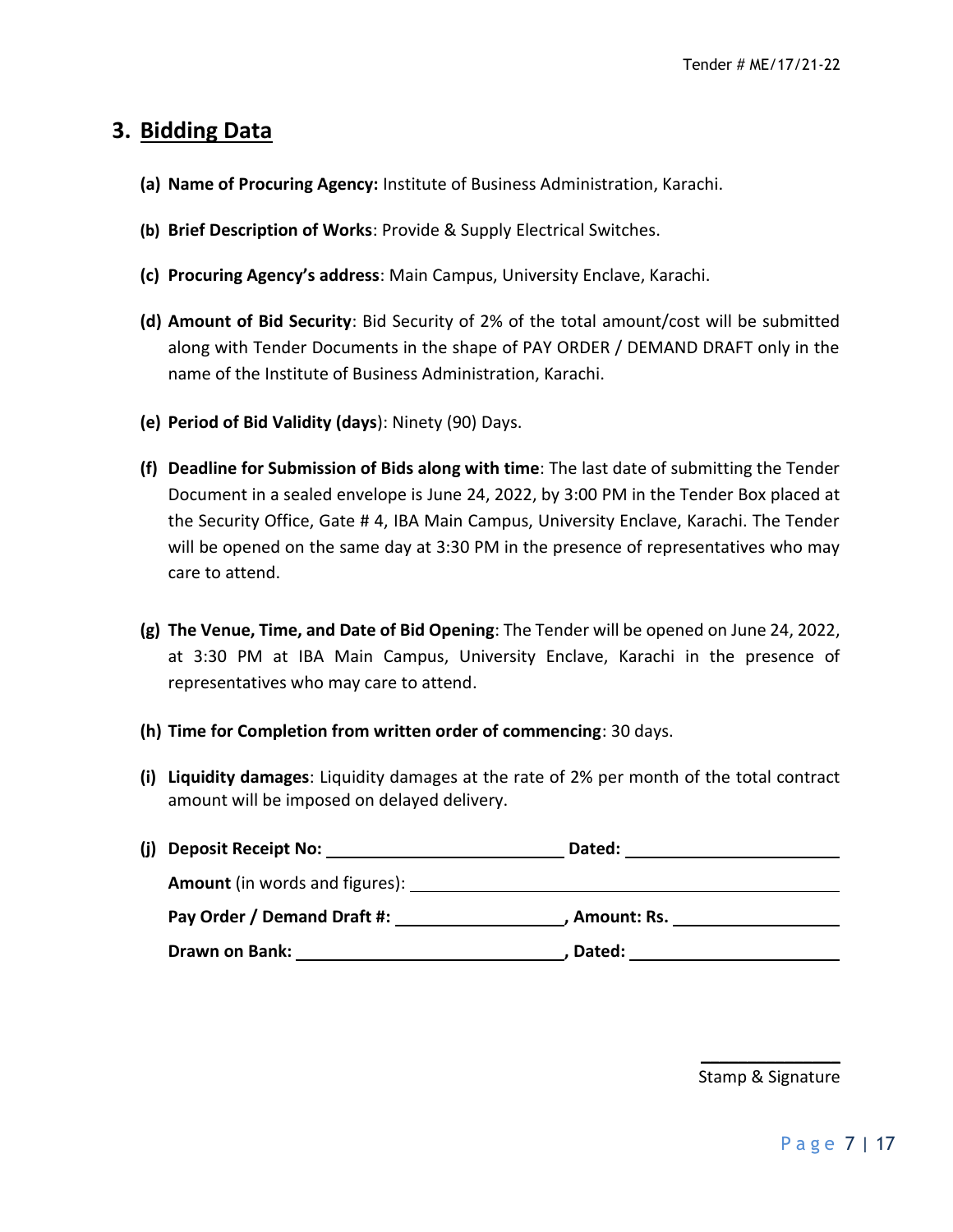# **4. Terms & Conditions**

### **a. Bid Security**

Bid Security, in the shape of a bank draft/pay order in the name of "**Institute of Business Administration**" Karachi, equivalent to 2% of the total cost of bid, should be submitted along with the tender documents.

## **b. Performance Security**

Successful bidder should provide 5% Performance Security of total value of Purchase Order in the form of Pay Order or bank guarantee prior to the signing of the Contract. The Performance Security shall extend at least three months beyond the completion of the contract.

### **c. Validity of the Tender**

All proposals and prices shall remain valid for a period of 90 days from the closing date of the submission of the proposal. However, the Manufacturer/firms/companies/ distributors/suppliers are encouraged to state a longer period of validity for the proposal.

### **d. Currency**

All currency in the proposal shall be quoted in Pakistan Rupees (PKR).

### **e. Ownership**

The ownership of all products and services rendered under any contract arising as a result of this tender will be the sole property of IBA.

### **f. Arbitration and Governing Law**

This tender and any contract executed under this tender shall be governed by and construed in accordance with the laws of Pakistan. The IBA and all Manufacturers/firms/companies/distributors/suppliers responding to this tender and parties to any contract executed pursuant to this tender shall submit to the exclusive jurisdiction of the Pakistani courts. The arbitration proceeding will be governed by the Arbitration Act, of 1940, and the substantive and procedural law of Pakistan. The venue shall be Karachi.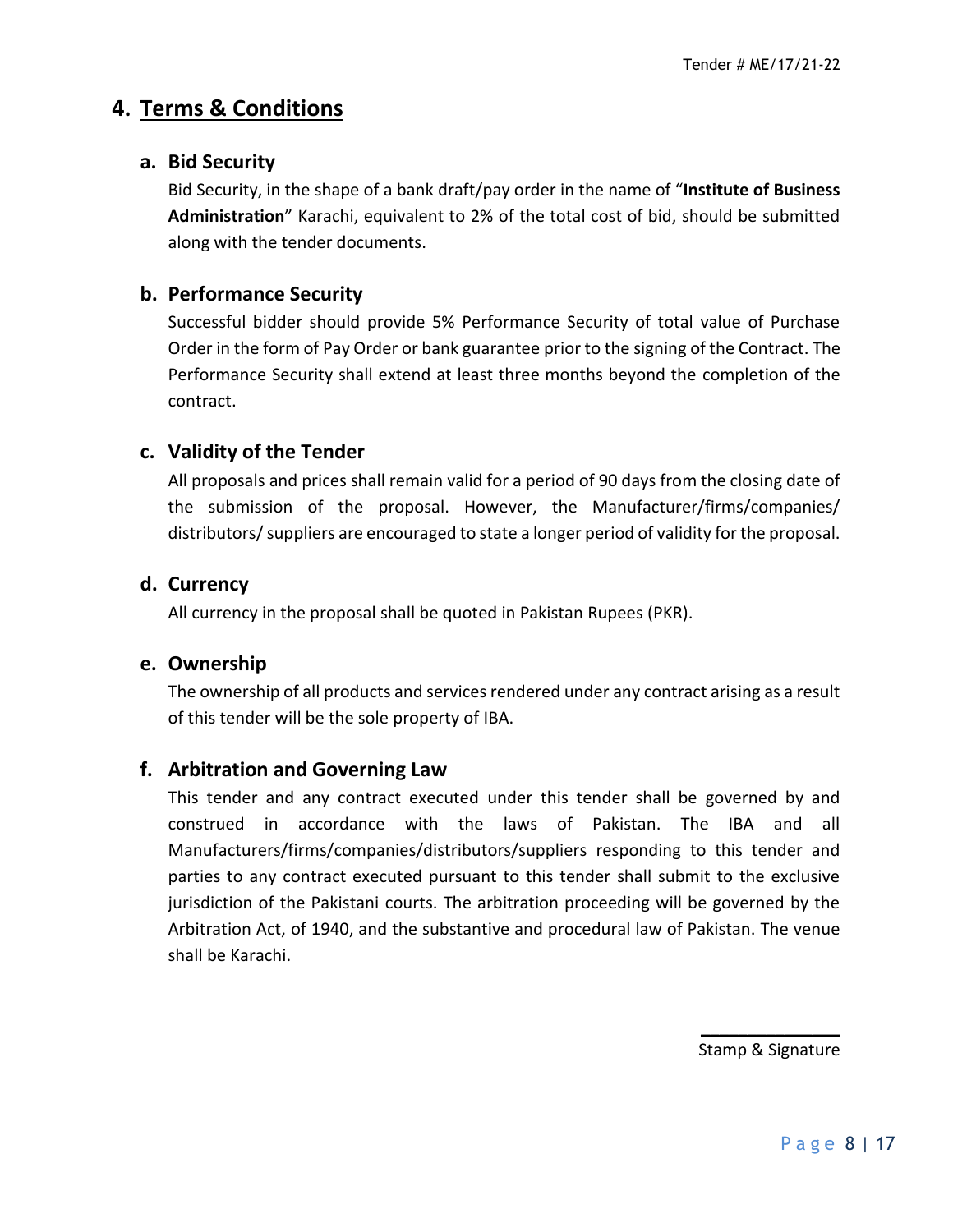## **g. Acceptance of Tender**

The IBA reserves the right not to accept the lowest and to annul the bidding process without assigning any reason whatsoever. IBA Karachi may ask to provide a demo unit that the supplier quoted in the tender. After the final inspection of the unit, the decision will be made.

## **h. Support Capabilities**

The Manufacturer/Firms/Companies/Distributors/Suppliers should indicate the support capabilities for all the hardware provided during the course of the warranty.

### **i. Compliance to Specifications**

The manufacturer/firms/companies/distributors/suppliers shall provide information as per requirements given in BoQ. However, manufacturers/firms/companies/distributors/ suppliers can submit multiple solutions. Manufacturers/firms/companies/distributors/ suppliers may not propose/supply any kind of refurbished hardware equipment/ components in their proposals.

## **j. Cancellation**

IBA reserves the right to cancel any or all of the above items if the material is not in accordance with its specifications or if the delivery is delayed.

### **k. Invoice**

The invoice/bill should be submitted to Purchase Department.

### **l. Stamp Duty**

Stamp duty of 0.35% against the total value of the Purchase Order will be levied accordingly.

#### **m. Delivery Time**

The supply should be completed at IBA within 60 days after receiving of Work Order.

### **n. Physical Inspection:**

Physical Inspection at the manufacturer/distributor site will be carried out.

 $\frac{1}{2}$ Stamp & Signature

Page 9 | 17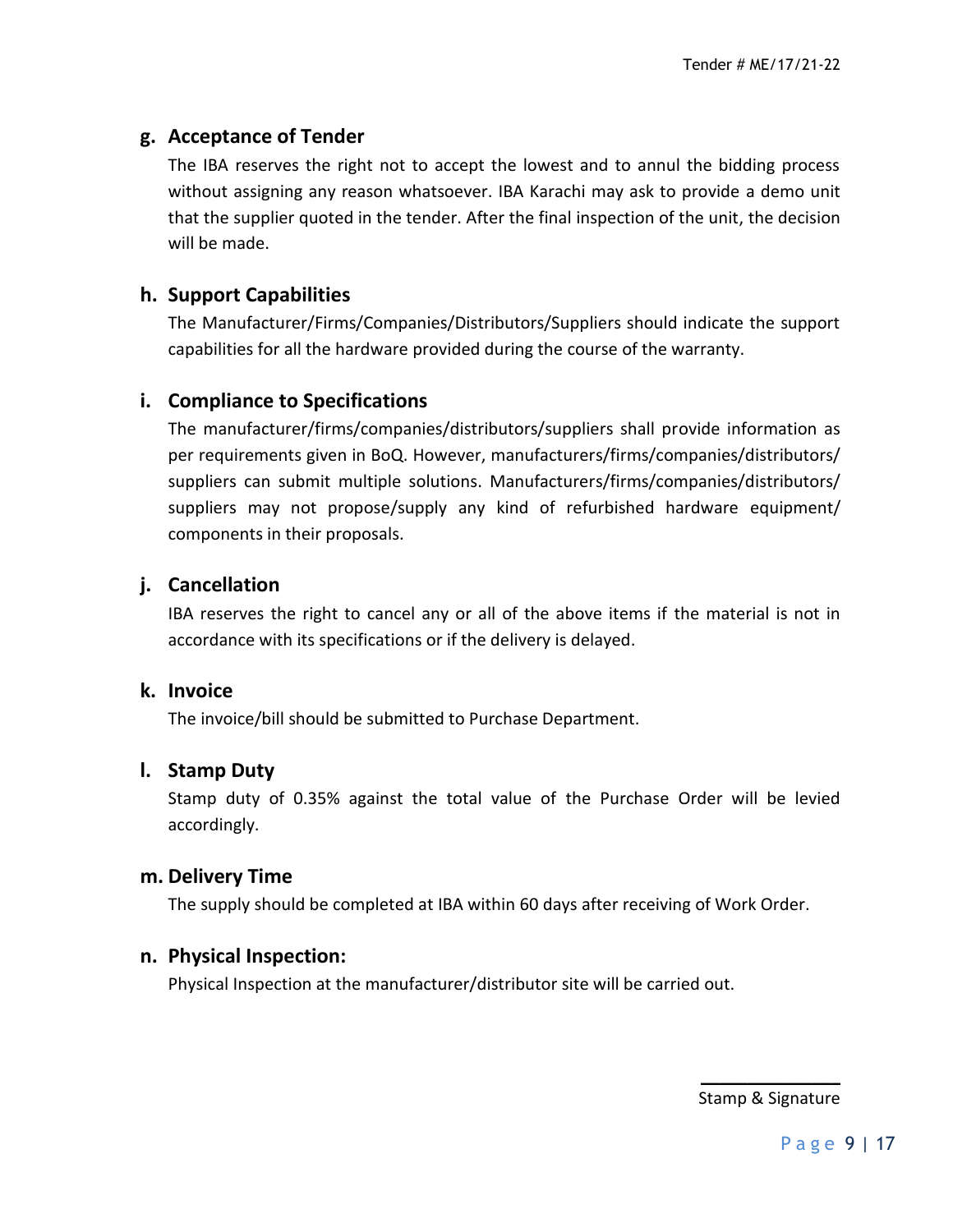# **5. Integrity Pact**

- (a) Its intention is not to obtain the Provide & Supply work of any Contract, right, interest, privilege, or other obligation or benefit from the IBA or any administrative or financial offices thereof or any other department under the control of the IBA through any corrupt practice(s).
- (b) Without limiting the generality of the forgoing the Bidder represents and warrants that it has fully declared the charges, fees, commission, taxes, levies etc, paid or payable to anyone and not given or agreed to give and shall not give or agree to give to anyone within the IBA directly or indirectly through any means any commission, gratification, bribe, gifts, kickback whether described as consultation fee or otherwise, with the object of obtaining or including the Provide & Supply or service contract or order or other obligations whatsoever from the IBA, except that which has been expressly declared pursuant hereto.
- (c) The Bidder accepts full responsibility and strict liability for making any false declaration/statement, not making full disclosure, misrepresenting facts or taking any action likely to degrade the purpose of declaration, representation and warranty. It agrees that any contract/order obtained aforesaid shall without prejudice to any other right & remedies available to the IBA under any law, contact, or other instruments, be stand void at the discretion of the IBA.
- (d) Notwithstanding any right and remedies exercised by the IBA in this regard, Bidder agrees to indemnify the IBA for any loss or damage incurred by it on account of its corrupt business practice & further pay compensation to the IBA in any amount equivalent to the loss of any commission, gratification, bribe, gifts, kickback given by the company/firm/supplier/agency/bidder as aforesaid for the purpose of obtaining or inducing Provide & Supply/work/service or other obligation or benefit in whatsoever from the IBA.

### **Note:**

**This integrity pact is a mandatory requirement other than auxiliary services/works.**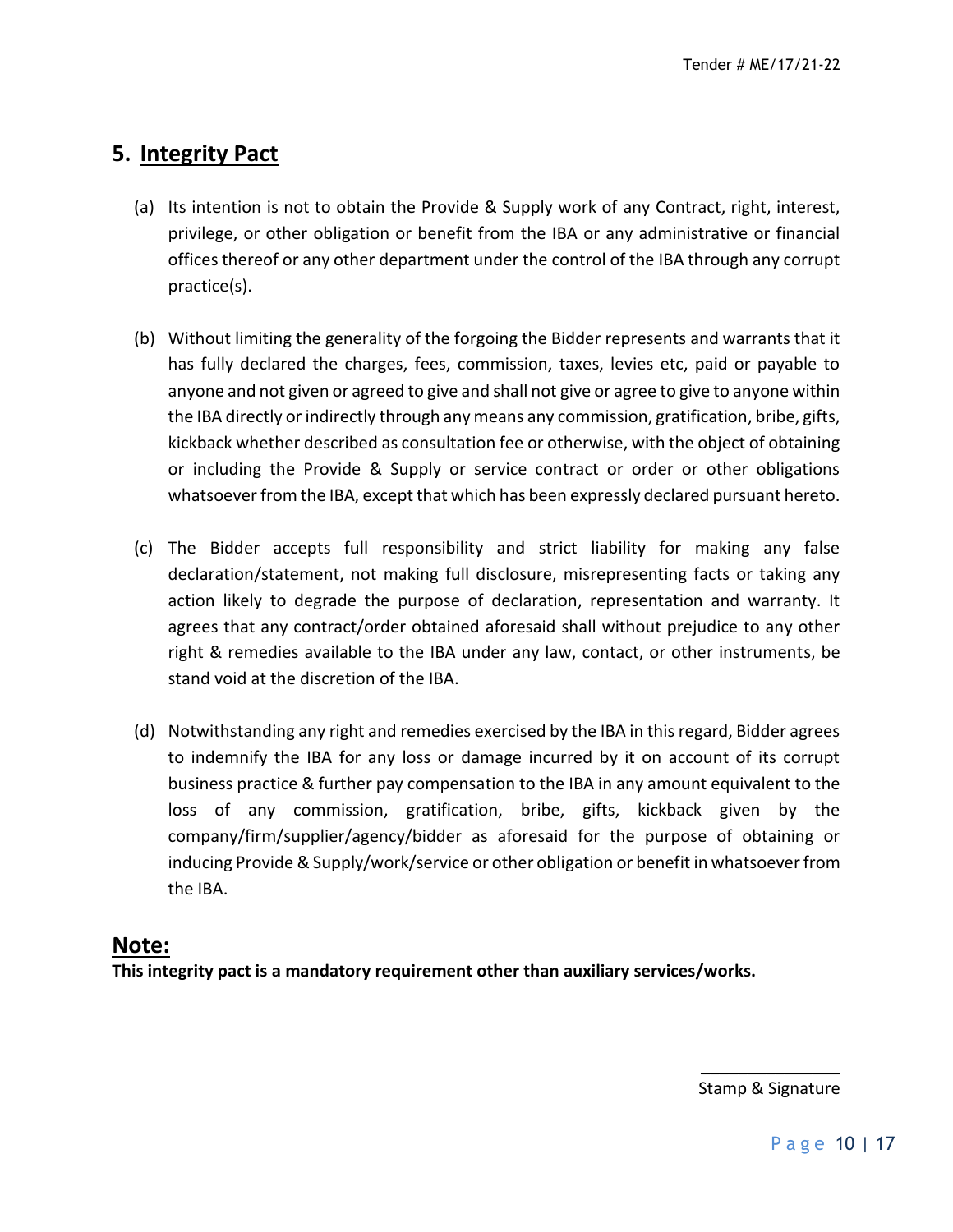# **6. Bidder Qualification Criteria**

| Sr.<br>No. | <b>Mandatory Eligibility Criteria (attach supporting document)</b> | <b>Remarks</b><br>Yes / No |  |
|------------|--------------------------------------------------------------------|----------------------------|--|
| 1.         | Last three (03) years experience of relevant supplies.             |                            |  |
| 2.         | Last 3 years' turnover with a minimum of 2 million (per            |                            |  |
|            | year) as Bank Statement and Annual Return                          |                            |  |
| 3.         | Sales tax registration certificate with last month's return        |                            |  |
|            | copy of both FBR and/or SRB and NTN certificates at the            |                            |  |
|            | time of submission of the bid.                                     |                            |  |
| 4.         | Assembler / Manufacturer / Authorized dealer of the                |                            |  |
|            | quoted brand                                                       |                            |  |

\_\_\_\_\_\_\_\_\_\_\_\_\_\_\_\_ Stamp & Signature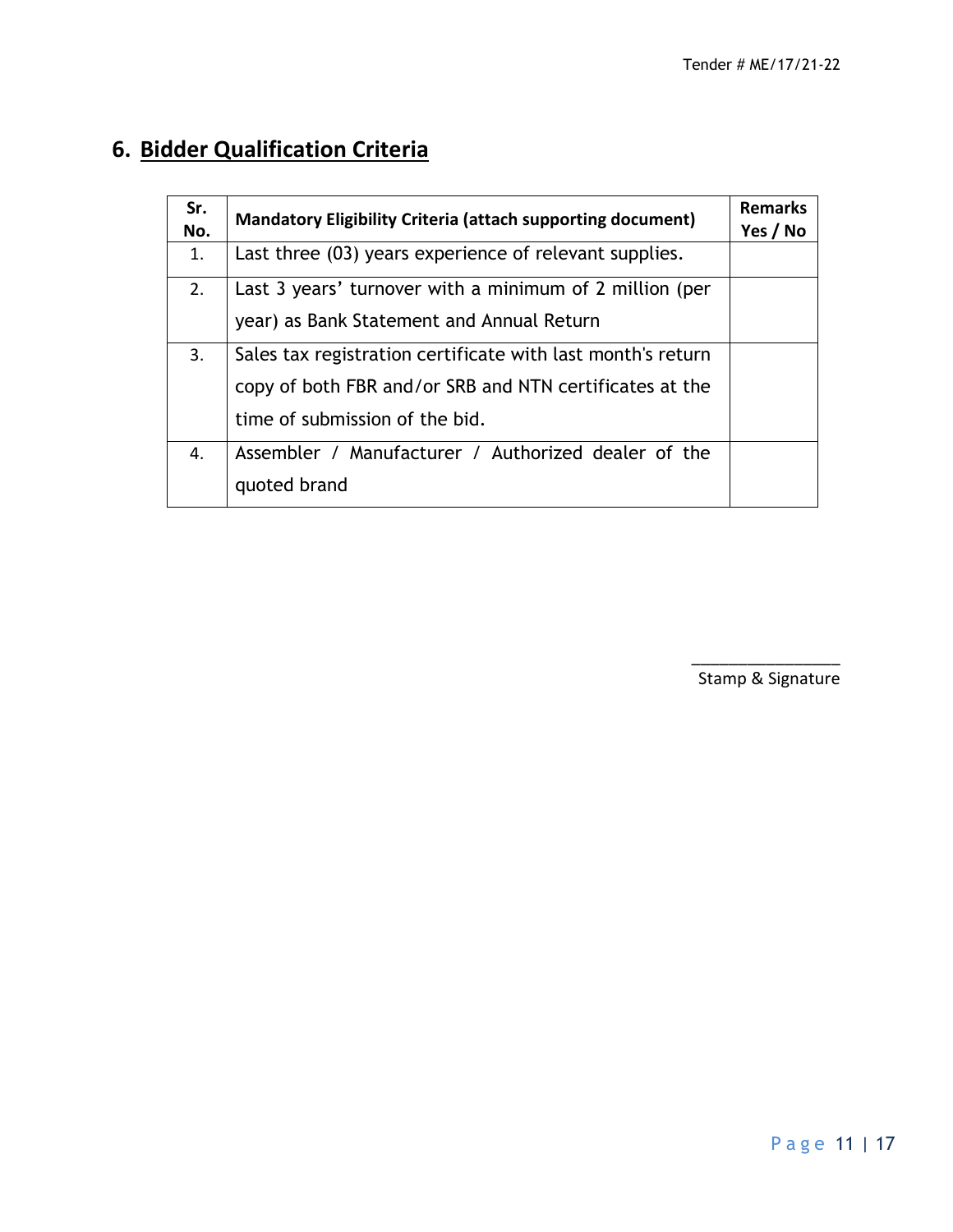# **7. Bill of Quantity:**

| Sr. | <b>Description</b>               | Quoted       | Qty   | Rate | <b>Amount</b> |
|-----|----------------------------------|--------------|-------|------|---------------|
| No. |                                  | <b>Brand</b> |       |      |               |
| 1.  | <b>Gang Sheet</b>                |              | 5     |      |               |
|     | 10AX, 1 Gang, 1-way Switch       |              | units |      |               |
|     | Colour: White                    |              |       |      |               |
|     | Brand: Clipsal E Series or       |              |       |      |               |
|     | Equivalent                       |              |       |      |               |
| 2.  | <b>Gang Sheet</b>                |              | 22    |      |               |
|     | 10AX, 2 Gang, 1-way Switch       |              | units |      |               |
|     | Colour: White                    |              |       |      |               |
|     | Brand: Clipsal E Series or       |              |       |      |               |
|     | Equivalent                       |              |       |      |               |
| 3.  | <b>Gang Sheet</b>                |              | 130   |      |               |
|     | 10AX, 3 Gang, 1-way Switch       |              | units |      |               |
|     | Colour: White                    |              |       |      |               |
|     | Brand: Clipsal E Series or       |              |       |      |               |
|     | Equivalent                       |              |       |      |               |
| 4.  | <b>Gang Sheet</b>                |              | 12    |      |               |
|     | 10AX, 4 Gang, 1-way Switch       |              | units |      |               |
|     | Colour: White                    |              |       |      |               |
|     | Brand: Clipsal E Series or       |              |       |      |               |
|     | Equivalent                       |              |       |      |               |
| 5.  | <b>Fan Dimmer</b>                |              | 111   |      |               |
|     | Colour: White                    |              | units |      |               |
|     | Model: E31V400FS                 |              |       |      |               |
|     | Brand: Clipsal or Equivalent     |              |       |      |               |
| 6.  | <b>International Socket</b>      |              | 225   |      |               |
|     | 3-Pin, 1 Gang, 250V, Large Dolly |              | units |      |               |
|     | 13A                              |              |       |      |               |
|     | Colour: White                    |              |       |      |               |
|     | Brand: Clipsal E Series or       |              |       |      |               |
|     | Equivalent                       |              |       |      |               |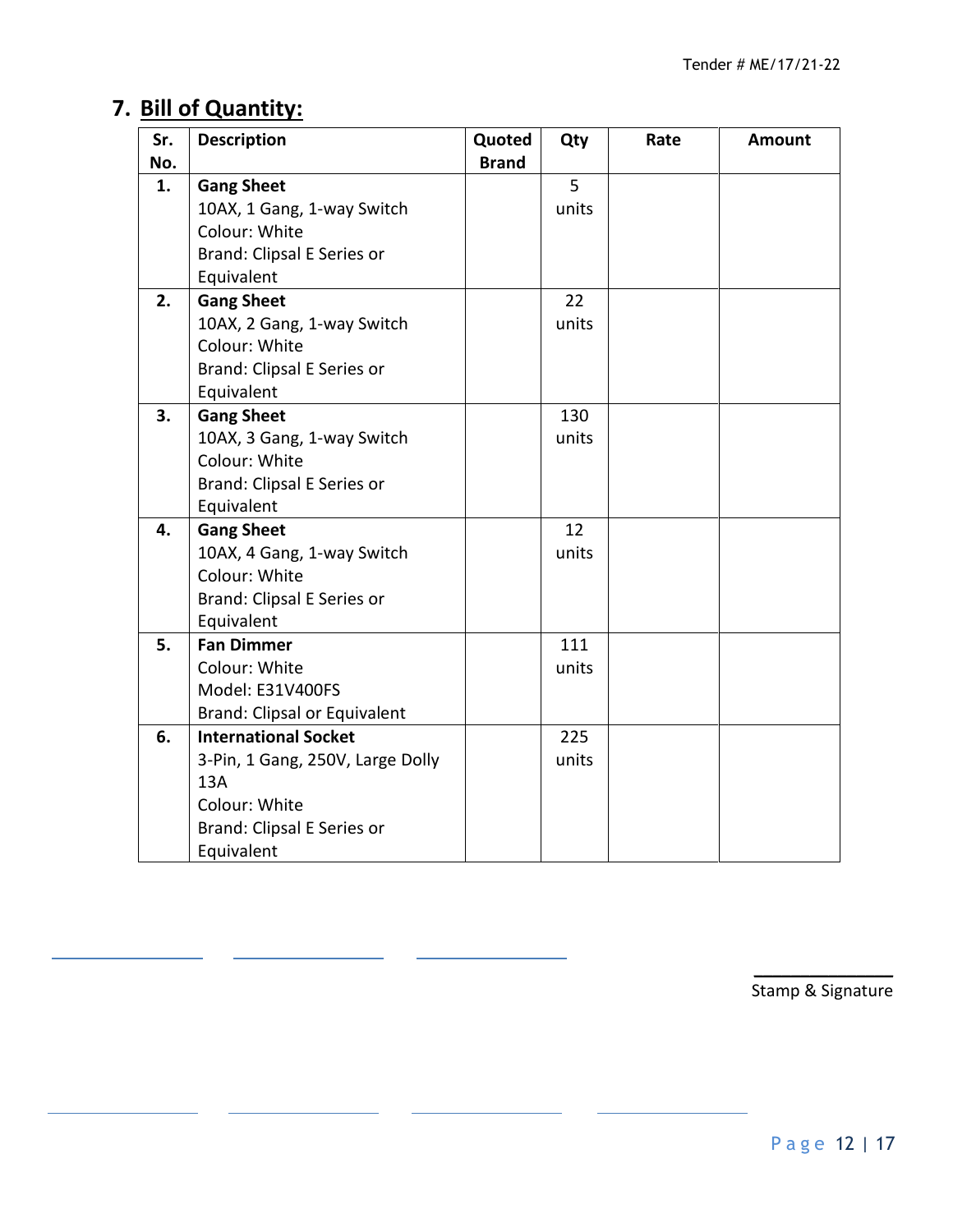| 7.           | <b>Single Sheet</b>             |  | 210   |  |  |
|--------------|---------------------------------|--|-------|--|--|
|              | Flat Pin, 13A                   |  | units |  |  |
|              | Brand: Clipsal E Series or      |  |       |  |  |
|              | Equivalent                      |  |       |  |  |
| 8.           | <b>Duplex Sheet</b>             |  | 10    |  |  |
|              | Flat Pin, 13A                   |  | units |  |  |
|              | White                           |  |       |  |  |
|              | Brand: Clipsal E Series or      |  |       |  |  |
|              | Equivalent                      |  |       |  |  |
| 9.           | <b>Switch Socket</b>            |  | 10    |  |  |
|              | 3-pin switched socket, 15 amp   |  | units |  |  |
|              | Round Pin                       |  |       |  |  |
|              | Model: E15/15                   |  |       |  |  |
|              | Colour: White                   |  |       |  |  |
|              | Brand: Clipsal or Equivalent    |  |       |  |  |
| 10.          | <b>Weather Protected Switch</b> |  | 18    |  |  |
|              | Single Pole, 20A                |  | units |  |  |
|              | Brand: Schneider or Equivalent  |  |       |  |  |
| <b>Total</b> |                                 |  |       |  |  |
|              | 17% GST (if applicable)         |  |       |  |  |
|              | <b>Grand Total</b>              |  |       |  |  |

Í.

*Grand Total Rupees (in words***)**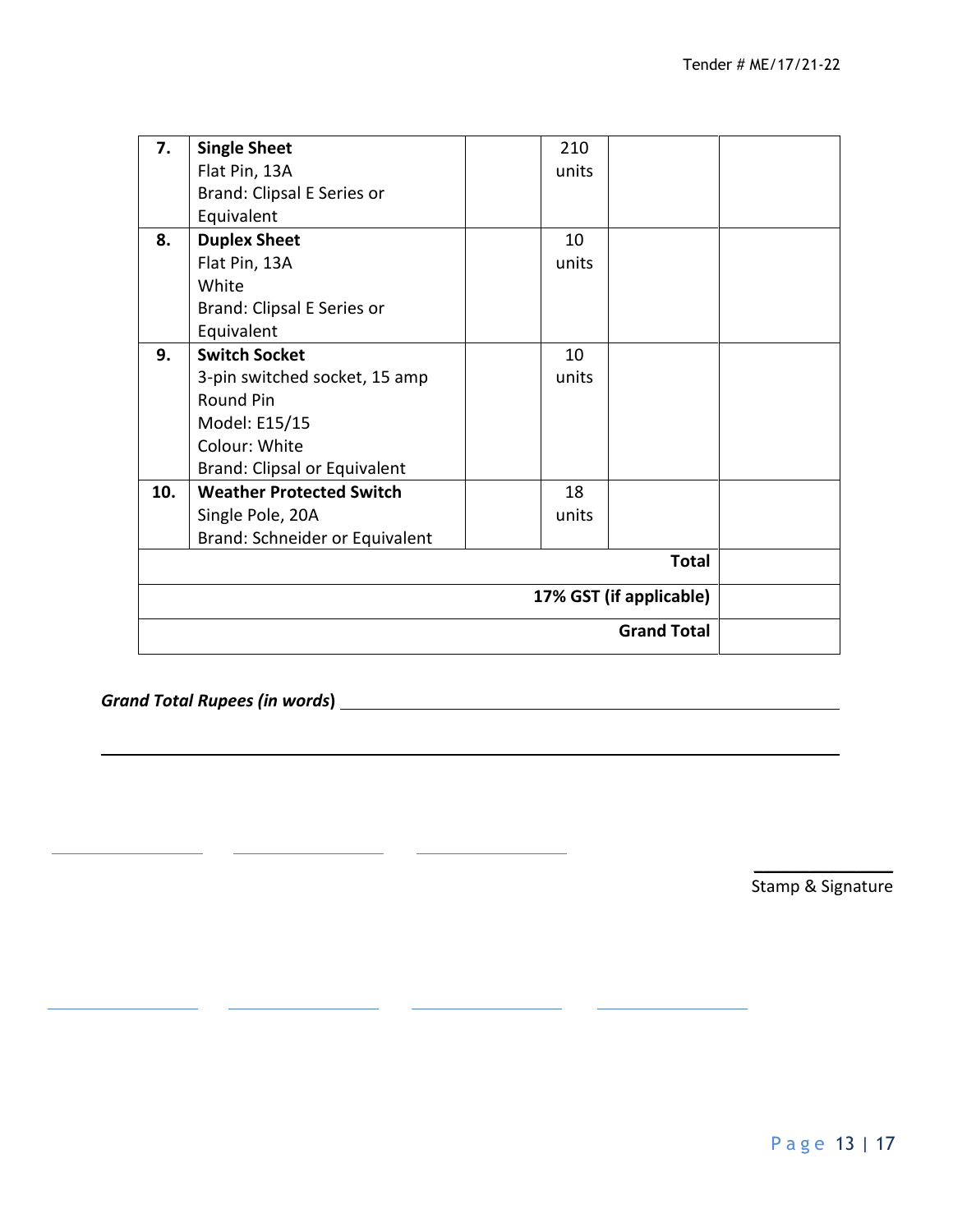It is hereby certified that the terms and conditions have been read, agreed upon and signed.

| M/s |  |
|-----|--|
|     |  |
|     |  |
|     |  |
|     |  |
|     |  |
|     |  |
|     |  |
|     |  |
|     |  |
|     |  |
|     |  |
|     |  |
|     |  |
|     |  |
|     |  |

\_\_\_\_\_\_\_\_\_\_\_\_\_\_\_\_ Stamp & Signature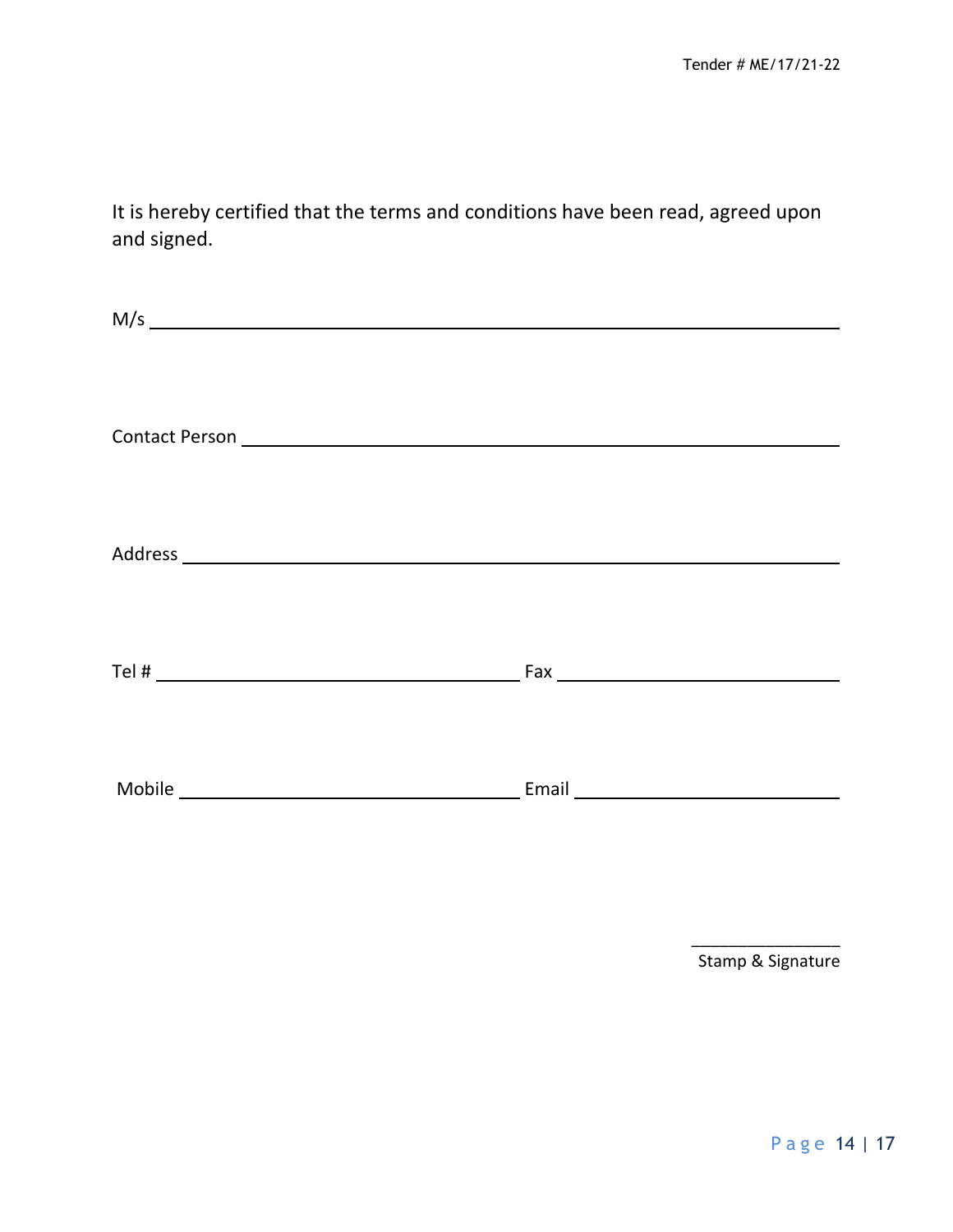# **8. General Conditions of Contract**

THIS AGREEMENT is executed at KARACHI, on this day \_\_\_\_\_\_\_\_\_\_\_\_\_\_\_, 2022.

#### **BETWEEN**

**M/s. Institute of Business Administration, Karachi** through its **Registrar**, located at Main Campus, University Enclave, Karachi, hereinafter called and referred to as "IBA" (which expression shall wherever the context so permits, be deemed to include its legal representatives, executors, successors and assigns) of the FIRST PART.

**AND M/s. \_\_\_\_\_\_\_\_\_\_\_\_\_\_\_\_\_\_\_\_\_\_\_\_\_\_\_,** having its office at **\_\_\_\_\_\_\_\_\_\_\_\_\_\_\_\_\_\_\_\_\_\_\_\_\_\_\_\_\_\_\_\_\_\_\_\_,** hereinafter referred to as "THE SUPPLIER" (which expression shall wherever the context so permits be deemed to include its legal representatives, executors, successor and assign), through its proprietor **Mr \_\_\_\_\_\_\_\_\_\_\_\_\_**, holding CNIC No. \_\_\_\_\_\_\_\_\_\_\_\_\_\_\_\_\_\_\_\_\_ on the SECOND PART.

**WHEREAS** "IBA" intends to obtain Supply of Electrical Switches vide tender # ME/17/21-22 (IBA requirement) up to the satisfaction & handing over the material(s) to the "IBA" having accepted the offer in a finished form complete in all respect.

#### **NOW IT IS HEREBY AGREED & DECLARED BY** AND BETWEEN THE PARTIES AS FOLLOWS:

#### **WITNESSETH**

"IBA" hereby offer to appoint "THE SUPPLIER" as their supplier for the specific purpose of "Supply of Electrical Switches". "THE SUPPLIER" hereby agree to the offer of the "IBA" in acceptance of the terms & conditions herein below forth.

#### **Article I:**

#### **DUTIES & SCOPE OF SUPPLY & SERVICES AND AGREEMENT**

- 1.1 "THE SUPPLIER" agrees to Provide & Supply Electrical Switches to "IBA" whenever and wherever form is required as per the terms & conditions of this Agreement.
- 1.2 "THE SUPPLIER" will coordinate their work with The Head of Procurement, of the "IBA" who will assist "THE SUPPLIER" in the supervision of the proposed Supply of Electrical Switches.
- 1.3 "THE SUPPLIER" will visit the Procurement Department located at Main Campus, University Road, Karachi as & when required with prior appointment.
- 1.4 All logistic charges will be borne by "THE SUPPLIER".
- 1.5 Delivery time must be within 60 days from the date of the Purchase Order.

#### **Article II PAYMENT**

2.1 Payment will be made on or before 60 days after delivery and submission of the invoice.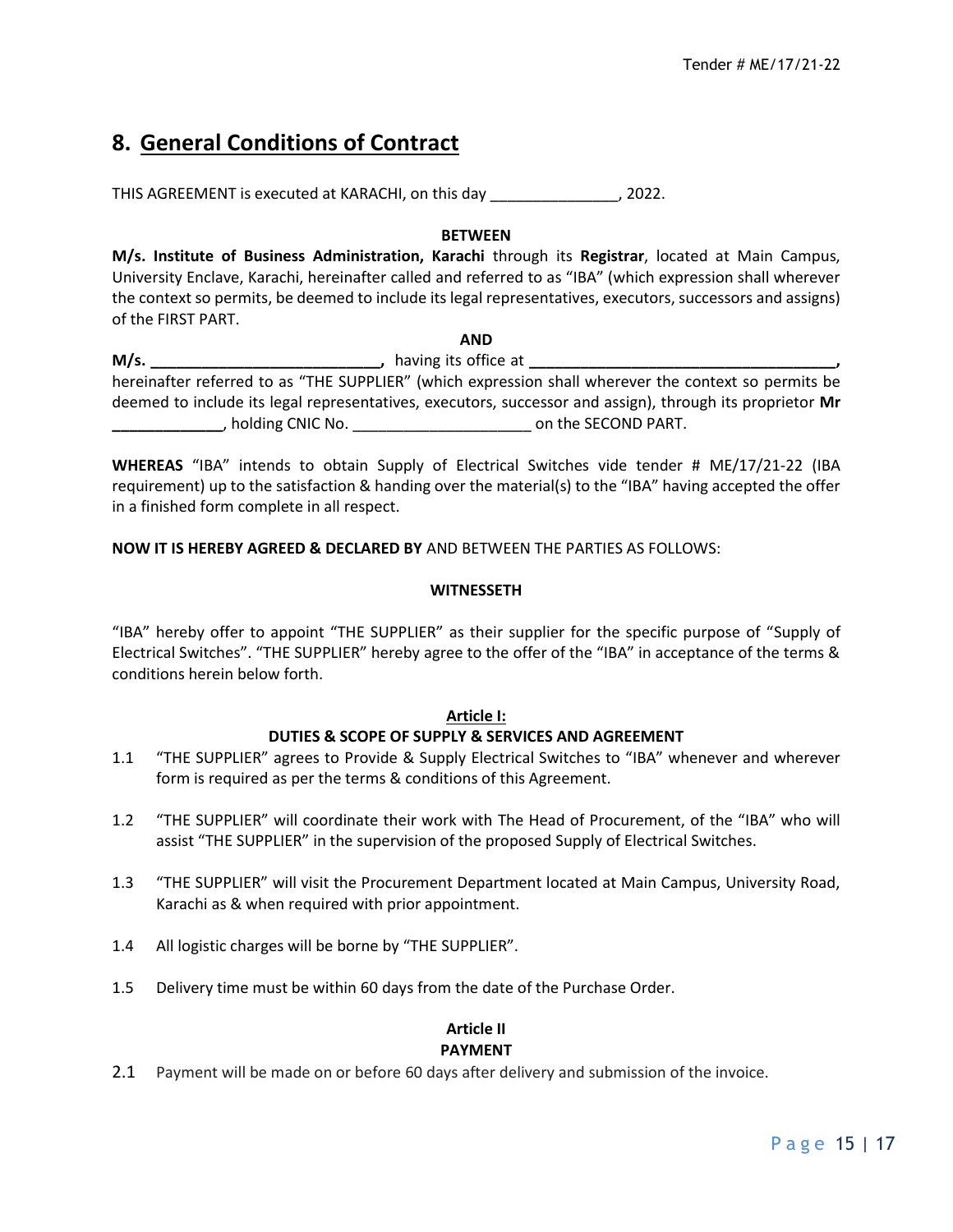#### **Article III WARRANTY**

3.1 Comprehensive onsite OEM warranty.

#### **Article IV REMUNERATION**

- 4.1 The cost offered by the SUPPLIER is Rs.  $\qquad \qquad$  (inclusive of all taxes) Supply of Electrical Switches vide tender # ME/17/21-22 variation may occur. The cost is inclusive of labor /transportation/supplies/taxes/levies/custom duties etc.
- 4.2 Liquidity damages a the rate of 2% per month, of the total agreed on payment as per Work Order, of the total cost, will be imposed in case of delayed delivery services. Services will be deemed completed in finished form as per specification and "THE SUPPLIER" have to deliver the required number of Supply of Electrical Switches to IBA.
- 4.3 Performance Security 5% of the total amount of Work Order will be provided by "THE SUPPLIER".
- 4.4 Stamp Duty @ 0.35% of the cost of the Purchase Order will be deposited in the Government treasury by the SUPPLIER. This paid Stamp Duty challan would be submitted along with the Bill / Invoice.
- 4.5 Tax(es)/Challan(s)/Levy(ies)/Custom Duties etc, if any or additional will be paid/borne by THE SUPPLIER as per SRO/Notification.

#### **Article V**

#### **ARBITRATION**

5.1 In case of any dispute, difference or any question which may at any time arise between the parties hereto or any person under them, arising out in respect of this letter of intent or this subject matter hereof shall be referred to the Registrar of the IBA for arbitration/settling of the dispute, failing which the decision of the court law in the jurisdiction of Karachi binding to the parties. The Arbitration proceedings will be governed by the Arbitration Act, of 1940 and the Substantive and procedural law of Pakistan. The venue shall be Karachi.

#### **Article VI TERMINATION**

6.1 "IBA" may terminate this agreement if the job is not executed according to the requirement at any time after issuing a 15-days notice.

# **Article VII**

**INDEMNITY** 7.1 "THE SUPPLIER" in its individual capacity shall indemnify and keep IBA and any person claiming through IBA fully indemnified and harmless from and against all damages, costs and expenses caused to or incurred by "THE SUPPLIER", as a result of any defect in the title of IBA or any fault, neglect or omission by the "THE SUPPLIER" which disturbs or damage the reputation, quality or the

standard of services provided by "IBA" and any person claiming through the IBA.

#### **Article VIII NOTICE**